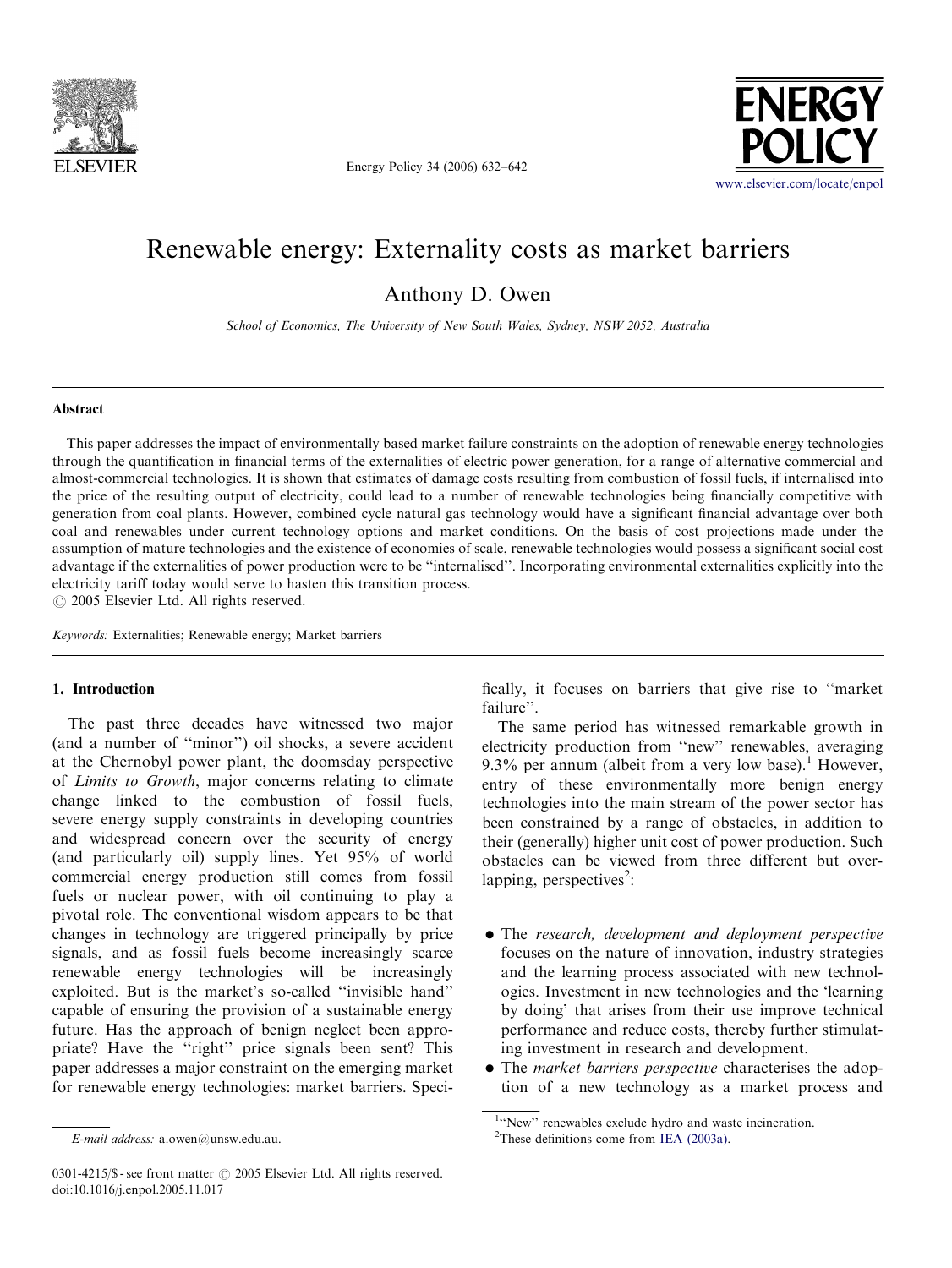Table 1 Types of market barriers and measures that can alleviate them

| Barrier                                                            | Key characteristics                                                                                                                                                                                               | Typical measures                                                                                                                       |  |  |
|--------------------------------------------------------------------|-------------------------------------------------------------------------------------------------------------------------------------------------------------------------------------------------------------------|----------------------------------------------------------------------------------------------------------------------------------------|--|--|
| Uncompetitive market price                                         | Scale economies and learning benefits have not yet<br>been realised                                                                                                                                               | • Learning investments<br>• Additional technical development                                                                           |  |  |
| Price distortion                                                   | Costs associated with incumbent technologies may<br>not be included in their prices; incumbent<br>technologies may be subsidised                                                                                  | • Regulation to internalise 'externalities' or remove<br>subsidies<br>• Special offsetting taxes or levies<br>• Removal of subsidies   |  |  |
| Information                                                        | Availability and nature of a product must be<br>understood at the time of investment                                                                                                                              | • Standardisation<br>• Labelling                                                                                                       |  |  |
| Transactions costs                                                 | Costs of administering a decision to purchase and use<br>equipment(overlaps with "Information" above)                                                                                                             | • Reliable independent information sources<br>$\bullet\,$ Convenient & transparent calculation methods<br>for decision making          |  |  |
| Buyer's risk                                                       | • Perception of risk may differ from actual risk (e.g.<br>'pay-back gap')<br>• Difficulty in forecasting over an appropriate time<br>period                                                                       | • Demonstration<br>• Routines to make life-cycle cost calculations easy                                                                |  |  |
| Finance                                                            | • Initial cost may be high threshold<br>• Imperfections in market access to funds                                                                                                                                 | • Third party financing options<br>• Special funding<br>• Adjust financial structure                                                   |  |  |
| Inefficient market organisation in<br>relation to new technologies | • Incentives inappropriately split—owner/designer/<br>user not the same<br>• Traditional business boundaries may be<br>inappropriate<br>• Established companies may have market power<br>to guard their positions | • Restructure markets<br>• Market liberalisation could force market<br>participants to find new solutions                              |  |  |
| Excessive/inefficient regulation                                   | Regulation based on industry tradition laid down in<br>standards and codes not in pace with developments                                                                                                          | • Regulatory reform<br>• Performance based regulation                                                                                  |  |  |
| Capital stock turnover rates                                       | Sunk costs, tax rules that require long depreciation $\&$<br>inertia                                                                                                                                              | • Adjust tax rules<br>• Capital subsidies                                                                                              |  |  |
| Technology-specific barriers                                       | Often related to existing infrastructures in regard to<br>hardware and the institutional skill to handle it                                                                                                       | • Focus on system aspects in use of technology<br>• Connect measures to other important business<br>issues (productivity, environment) |  |  |

Source: [IEA \(2003a\).](#page-10-0)

focuses on the frameworks within which decisions are made by investors and consumers. Anything that slows the rate at which the market for a technology expands can be referred to as a market barrier.

• The market transformation perspective focuses on what needs to be done in practical terms to build markets for new energy technologies. It is concerned with the behaviour and roles of market actors, how their attitudes guide decisions and how these attitudes can be influenced.

This paper focuses on the market barriers perspective, since this is largely the domain of the economist. Table 1 summarises types of market barriers and typical measures that can be employed to alleviate them. However, it is important to distinguish between market barriers that are intrinsic operational aspects of energy (and other) markets and those that arise because of market failure. In the case of the former, examples are barriers such as the high risk of product failure and the high cost of finance for small borrowers that generally influence decisions in most markets.<sup>3</sup> The latter is dominated by the existence of 'externalities', where certain environmental costs of production are not reflected in the market cost of the

<sup>&</sup>lt;sup>3</sup>Although it should be noted that controversy exists between economists as to whether such ''barriers'' are legitimate ''market barriers'' or simply normal operating characteristics of a conventional market.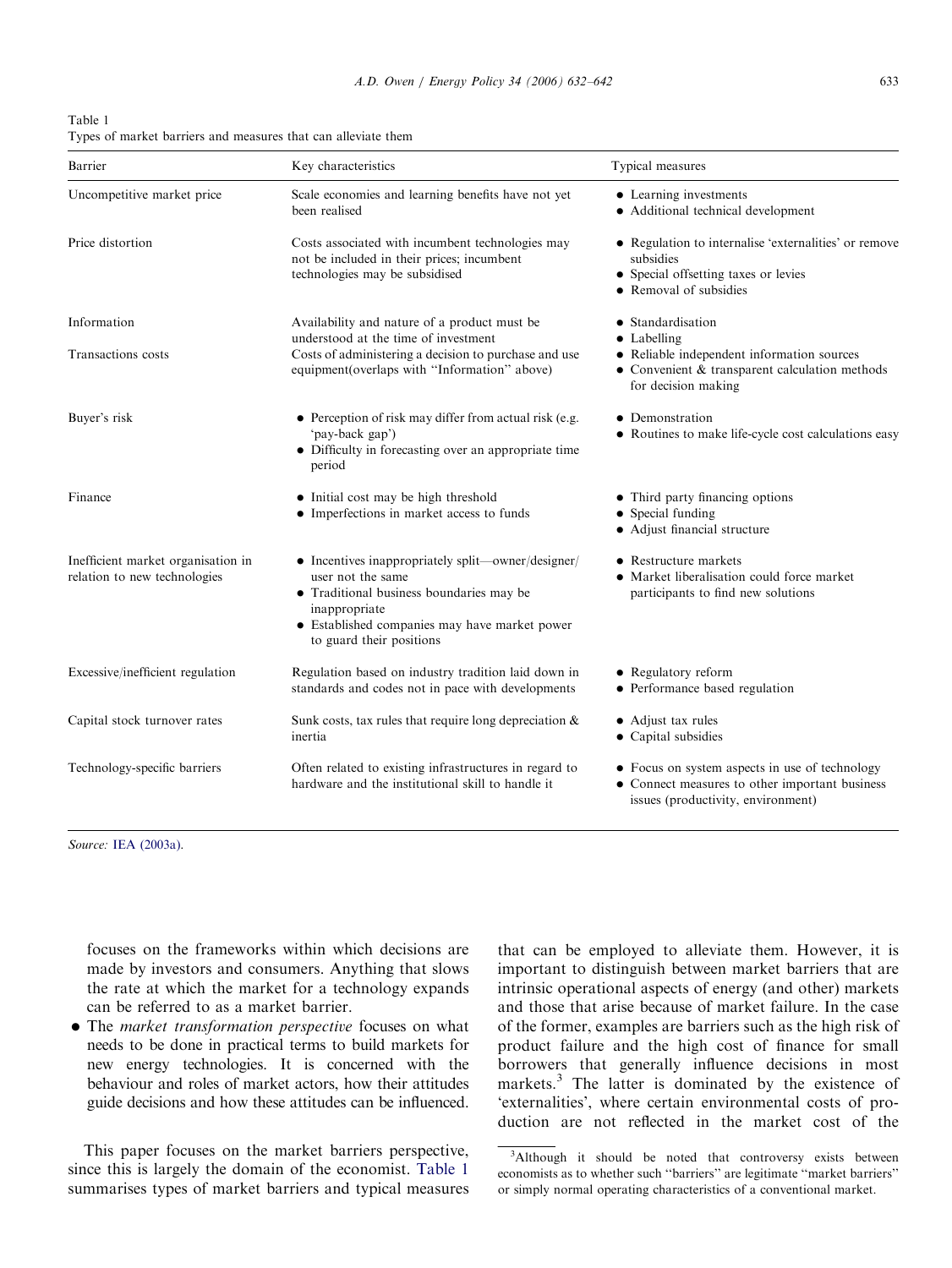

Fig. 1. Electric technologies in EU 1980–1995. Source: [IEA \(2000\).](#page-10-0)

commodity (in this case, energy). To the extent that the ultimate consumer of these products does not pay these costs, or does not compensate people for harm done to them, they do not face the full cost of the services they purchase (i.e. implicitly their energy use is being subsidised) and thus energy resources will not be allocated efficiently.

## 2. The cost of renewable energy technologies

Fig. 1 illustrates how electricity-generating costs for five technologies in the EU have declined since 1980 as the level of installed capacity has increased. The figure shows how technologies such as wind, solar photovoltaics and biomass have had much steeper ''learning curves'' than advanced fossil fuel technologies such as natural gas combined cycle (NGCC) and coal, giving the impression that their costs could ultimately be lower per kWh. It should be noted, however, that the axes are expressed in terms of units of exponential growth, thus effectively yielding a dimensionreducing transformation of the cost ''gap''. A transformation that makes the historical cost of electricity from coal and gas technologies look relatively static, whereas in reality they are still declining, albeit at a relatively slow rate.<sup>4</sup>

NGCC consistently shows a cost advantage over the other technologies, which helps to explain its dominant role in current investment decisions in the electric power sector. As a result, the [IEA \(2003b\)](#page-10-0) has projected that the share of natural gas in total world electricity generation will rise from  $17\%$  in 2000 to  $31\%$  in 2030, although the rate of growth is expected to decline with projected real increases in the price of gas. For many developed countries, NGCC will dominate new plant investment and that raises the potential for a technology ''lock-in''. Whilst a technology "lock-in" is not intrinsically undesirable, if significant externalities are not priced into the marketplace then associated environmental degradation will also be ''lockedin'' and, as a consequence, more environmentally benign technologies could be ''locked-out''.

[Table 2](#page-3-0) gives (indicative) levellised electricity costs (in Euro-cent ( $\theta \notin \mathcal{L}(kWh)$ ) for electricity generation by the major renewable and non-renewable technologies. Both coal and gas exhibit a clear absolute cost advantage over the bulk of renewable technologies, although electricity generated by ''best performance'' wind power has recently approached similar cost levels. Back-up generation costs associated with the intermittency of renewables to ensure reliability of supply are not included. Thus, on purely financial grounds (inclusive of all forms of subsidy), renewable technologies would, in general, currently appear to be non-competitive. The cost ''gap'' has been narrowed significantly over the past two decades, a process that is expected to continue as reflected in projected cost levels for 2020 ([Table 2\)](#page-3-0). However, without significant policy actions to encourage enhanced levels of investment in research and development and purchasing incentives designed to deliver economies of scale in production, the gap is unlikely to be closed quickly enough to assist governments to meet their Kyoto Protocol (or other) commitments on global climate change initiatives in any major way.

The cost data presented in [Table 2,](#page-3-0) however, give a misleading indication of the extent of the cost disadvantage of renewables.

- Unlike fossil fuel technologies, the efficiency of renewable technologies is generally very site specific. Thus, it would be expected that photovoltaics in the UK would incur a higher cost per kWh than countries located at lower latitudes. In contrast, coal and (to a lesser extent) gas-fired power plants use a fuel that is internationally traded and therefore of similar cost (net of transport charges) throughout the world. Thus, comparisons should be made on the basis of ''optimal conditions'' costs, rather than the full range that may incorporate old technologies and inappropriate siting decisions.
- Photovoltaics is generally ''delivered'' as distributed electricity. Thus, its cost should be compared with ''delivered'' (i.e. inclusive of transmission and distribution costs) electricity from other sources, both renewable and fossil fuel. In [Table 2](#page-3-0), cost ranges for delivered electricity are also given. Outside of rural electrification in developing countries the cost difference still favours fossil fuel technologies, but the divergence is considerably smaller than when delivery is ignored.
- Fossil fuel price volatility is ignored in the calculations, thus placing an implicit value of zero on fuel price stability. Whilst this would be an appropriate assumption for renewable technologies (sunshine is delivered free-of-charge whether it is wanted or not),

<sup>&</sup>lt;sup>4</sup>This transformation also reduces the variability of observations around the estimated individual time lines. Hence, the apparent high degree of "fit" to the data points. The results of any extrapolation of these trends should, therefore, be interpreted with great care.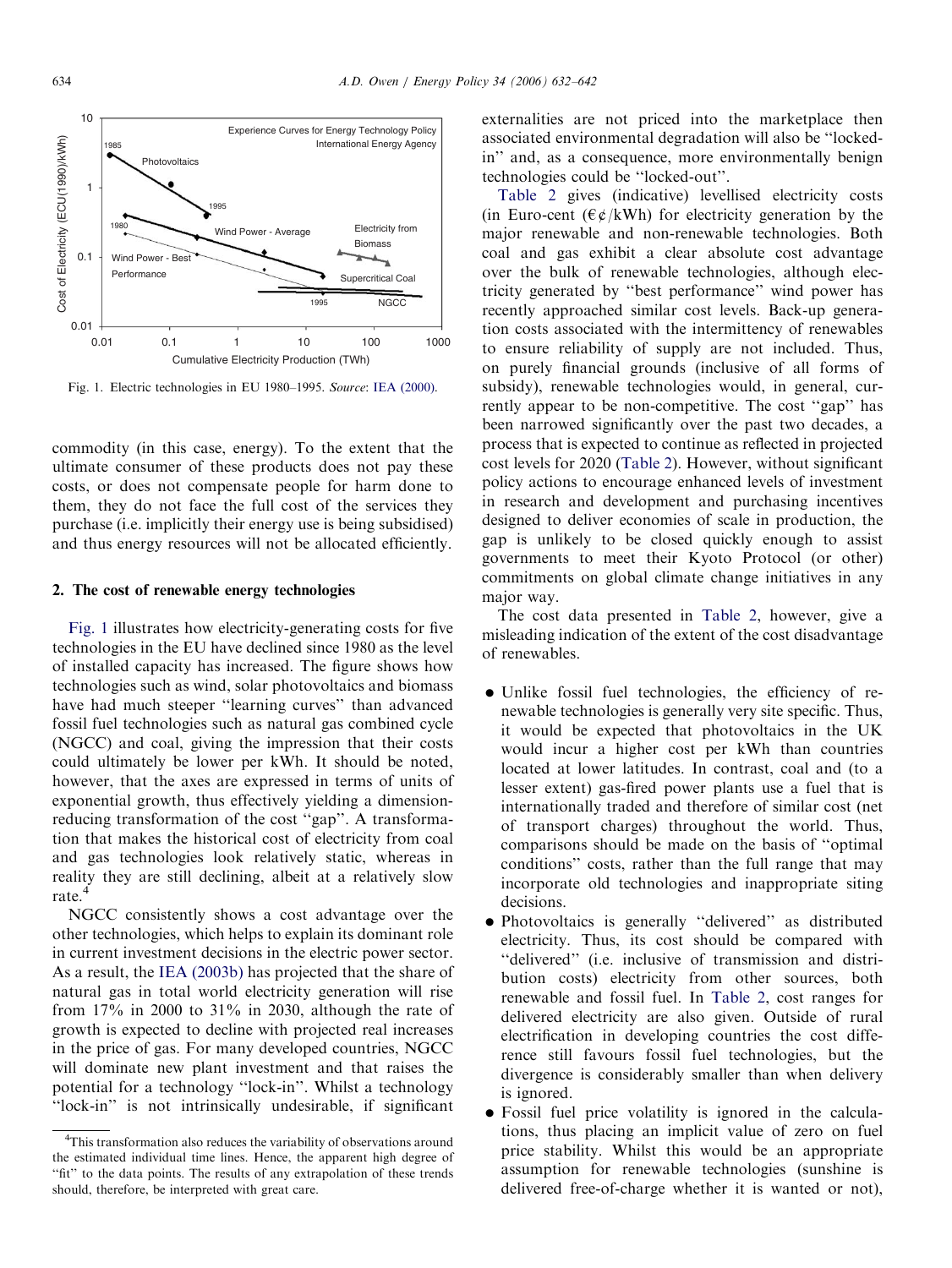<span id="page-3-0"></span>Table 2 Cost of traditional and renewable energy technologies current and expected trends

| Energy source                                   | Technology                                                            | Current cost of delivered energy<br>$(Euro-¢/kWh)$ | Expected future costs beyond 2020<br>as technology matures (Euro- $\phi$ /<br>kWh                                                       |
|-------------------------------------------------|-----------------------------------------------------------------------|----------------------------------------------------|-----------------------------------------------------------------------------------------------------------------------------------------|
| Coal                                            | Grid supply (generation only)                                         | $3 - 5$                                            | Capital costs to decline slightly<br>with technical progress. This may<br>be offset by increases in the (real)<br>price of fossil fuels |
| Gas                                             | Combined cycle (generation only)                                      | $2 - 4$                                            |                                                                                                                                         |
| Delivered grid electricity from<br>fossil fuels | Off-peak                                                              | $2 - 3$                                            |                                                                                                                                         |
|                                                 | Peak                                                                  | $15 - 25$                                          |                                                                                                                                         |
|                                                 | Average                                                               | $8 - 10$                                           |                                                                                                                                         |
|                                                 | Rural electrification                                                 | $25 - 80$                                          |                                                                                                                                         |
| Nuclear                                         |                                                                       | $4 - 6$                                            | $3 - 5$                                                                                                                                 |
| Solar                                           | Thermal electricity (annual<br>insolation of $2500 \text{ kWh/m}^2$ ) | $12 - 18$                                          | $4 - 10$                                                                                                                                |
| Solar                                           | Grid connected photovoltaics                                          |                                                    |                                                                                                                                         |
|                                                 | Annual $1000 \text{ kWh/m}^2$ (e.g. UK)                               | $50 - 80$                                          | $\sim$ 8                                                                                                                                |
|                                                 | Annual $1500 \text{ kWh/m}^2$ (e.g.<br>Southern Europe)               | $30 - 50$                                          | $\sim$ 5                                                                                                                                |
|                                                 |                                                                       | $20 - 40$                                          | $\sim$ 4                                                                                                                                |
|                                                 | Annual $2500 \text{ kWh/m}^2$ (e.g. lower<br>latitude countries)      | $40 - 60$                                          | $\sim10$                                                                                                                                |
| Geothermal                                      | Electricity                                                           | $2 - 10$                                           | $1 - 8$                                                                                                                                 |
|                                                 | Heat                                                                  | $0.5 - 5.0$                                        | $0.5 - 5.0$                                                                                                                             |
| Wind                                            | Onshore                                                               | $3 - 5$                                            | $2 - 3$                                                                                                                                 |
|                                                 | Offshore                                                              | $6 - 10$                                           | $2 - 5$                                                                                                                                 |
| Marine                                          | Tidal barrage (e.g. proposed River<br>Severn Barrage)                 | 12                                                 | 12                                                                                                                                      |
|                                                 | Tidal stream                                                          | $8 - 15$                                           | $8 - 15$                                                                                                                                |
|                                                 | Wave                                                                  | $8 - 20$                                           | $5 - 7$                                                                                                                                 |
| <b>Biomass</b>                                  | Electricity                                                           | $5 - 15$                                           | $4 - 10$                                                                                                                                |
|                                                 | Heat                                                                  | $1 - 5$                                            | $1 - 5$                                                                                                                                 |
| <b>Biofuels</b>                                 | Ethanol (cf. petrol & diesel)                                         | $3-9$ $(1.5-2.2)$                                  | $2-4$ $(1.5-2.2)$                                                                                                                       |
| Hydro                                           | Large scale                                                           | $2 - 8$                                            | $2 - 8$                                                                                                                                 |
|                                                 | Small scale                                                           | $4 - 10$                                           | $3 - 10$                                                                                                                                |

Source: Adapted from [ICCEPT \(2002\)](#page-10-0).

building price volatility into generating costs for fossil fuel technologies increases those costs significantly.<sup>5</sup>

## 3. Assessing the externalities of power generation

Costs borne by governments, including direct subsidies, tax concessions, indirect energy industry subsidies (e.g. the cost of fuel supply security) and support of research and development costs, are not externalities. They do, however, distort markets in a similar way to negative externalities, leading to increased consumption and hence increased environmental degradation.

In order to effectively address these environmental matters, together with energy supply security concerns, radical changes in power generation, automotive engine and fuel technologies will probably be required. Such changes must offer the potential for achieving negligible emissions of air pollutants and greenhouse gases, and must diversify the energy sector away from its present heavy reliance on fossil fuels (and particularly gasoline in the transportation sector). A number of technologies, including those that are solar or hydrogen based, offer the longterm potential for an energy system that meets these criteria.

However, a number of policy objectives that are more difficult to quantify are also of significance in the planning of future technology options. Currently, the most important of these would appear to be the security of supply of energy resources and their associated transmission and distribution systems.<sup>6</sup>

Environmental externalities of energy production/consumption (whether based upon fossil fuel combustion, nuclear power or renewable technologies) can be divided into two broad (net) cost categories that distinguish

 ${}^5$ A detailed analysis is given in [Awerbuch \(2003\)](#page-10-0).

 ${}^{6}$ In the case of oil, this issue is covered in greater detail in [Owen \(2004\)](#page-10-0).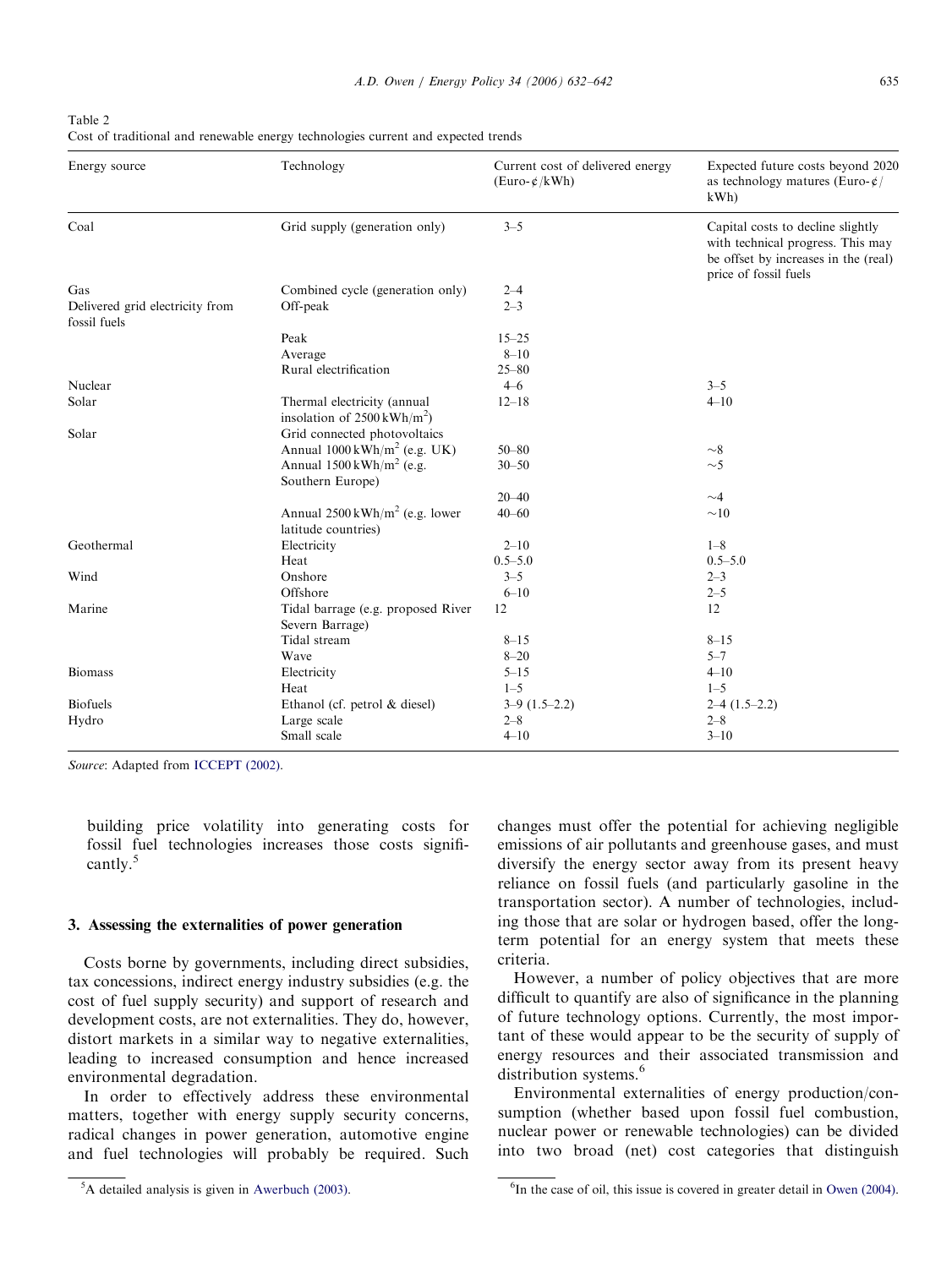emissions of pollutants with local and/or regional impacts from those with global impacts:

- costs of the damage caused to health and the environment by emissions of pollutants other than those associated with climate change and
- costs resulting from the impact of climate change attributable to emissions of greenhouse gases.

The distinction is important, since the scale of damages arising from the former is highly dependent upon the geographic location of source and receptor points. The geographic source is irrelevant for damages arising from emissions of greenhouse gases.

### 3.1. Pollution damage from emissions other than  $CO<sub>2</sub>$

This category refers to costs arising from emissions that cause damage to the environment or to people. These include a wide variety of effects, including damage from acid rain and health damage from oxides of sulphur and nitrogen from fossil fuel power plants. Other costs in this category include factors such as power industry accidents (whether they occur in coal mines, on offshore oil or gas rigs, in nuclear plants, on wind farms, or at hydro plants), visual pollution and noise.

Among the major external impacts attributed to electricity generation are those caused by atmospheric emissions of pollutants, such as particulates, sulphur dioxide  $(SO_2)$  and nitrogen oxide  $(NO_x)$ , and their impacts on public health, materials, crops, forests, fisheries and unmanaged ecosystems. Emissions of  $SO_2$  and  $NO_x$  have long-range transboundary effects, which makes calculation of damages an imprecise exercise. Such calculations require measurement to be based upon the unique link between fuel composition, characteristics of the power unit and features of the receptor areas. Thus estimated damage costs may vary widely across continents, and even within individual countries.

Estimated damages per tonne of pollutant for  $SO_2$ ,  $NO_x$ and particulates vary greatly because of a number of contributing factors throughout the fuel cycle. Briefly these are:

- mining and fuel transportation externalities (particularly accidents);
- $\bullet$  fuel quality (particularly coal);
- vintage of combustion technologies and presence of associated emission-reducing devices such as flue gas desulphurisation or low  $NO<sub>x</sub>$  burners and
- population density in receptor areas for airborne pollutants.

The major source of pollution is at the power generation stage for fossil fuels, whereas for renewables it tends to be during equipment manufacturing stages.

However, damage estimates are dominated by costs arising from human health effects, which are largely determined by the population affected. Estimation of health impacts is generally based upon exposure–response epidemiological studies and methodologies for placing a valuation on human life remain controversial.<sup>7</sup> As might be expected, countries that are sparsely populated, or populated in largely non-receptor areas, tend to have relatively low health damage costs.

The European Commission's (EC's) ExternE<sup>8</sup> study has produced estimates of human health damages and other non-climate change pollution damages for the coal fuel cycle that range from 0.2 to  $4.0 \, \epsilon \phi / \text{kWh}^9$ . For the gas fuel cycle, where  $SO_2$  emissions are negligible, combined cycle gas turbine technology produces damages that are considerably lower per kWh than for coal, particularly for combined heat and power plants. Again, the largest damages occur where the plants are located close to high population density areas. Even then, damages do not exceed  $1.0 \in \mathcal{L}/kWh$ , and are generally considerably lower than this figure. While power generation damages arising from the oil fuel cycle are, on average, marginally lower than those associated with coal, they too exhibit significant variation between plants.

It is evident from these damage values that the countryspecific nature of these estimates does not permit an "average" global damage figure to be derived, although it may be concluded that damage values can be at least as great as direct generation costs for some coal-based technologies. Clearly, country (or regional)-specific policies would be required in order to reduce existing damage levels. This could occur automatically if investment in new plant derived benefits from utilising technological developments that further reduced pollutants, whilst existing plants could be retrofitted with improved technology as it became available.

<sup>9</sup>[European Commission \(1998\).](#page-10-0) The impact of atmospheric pollutants on forests, fisheries and unmanaged ecosystems are also important but were not quantified by the EC.

 $7$ [Pearce \(2002\)](#page-10-0) raises questions regarding the appropriateness of the ExternE methodology used to derive these monetary estimates of health impacts.

 ${}^{8}$ Externe was the first comprehensive attempt to use a consistent ''bottom-up'' methodology to evaluate the external costs associated with a range of different fuel cycles. The European Commission (EC) launched the project in collaboration with the US Department of Energy in 1991. The EC and US teams jointly developed the conceptual approach and the methodology and shared scientific information for its application to a range of fuel cycles. The main objectives were to apply the methodology to a wide range of different fossil, nuclear and renewable fuel cycles for power generation and energy conservation options. Although the US withdrew from the project, a series of National Implementation Programmes to realise the methodology for reference sites throughout Europe was completed. The methodology was extended to address the evaluation of externalities associated with the use of energy in the transport and domestic sectors, and a number of non-environmental externalities such as those associated with security of supply.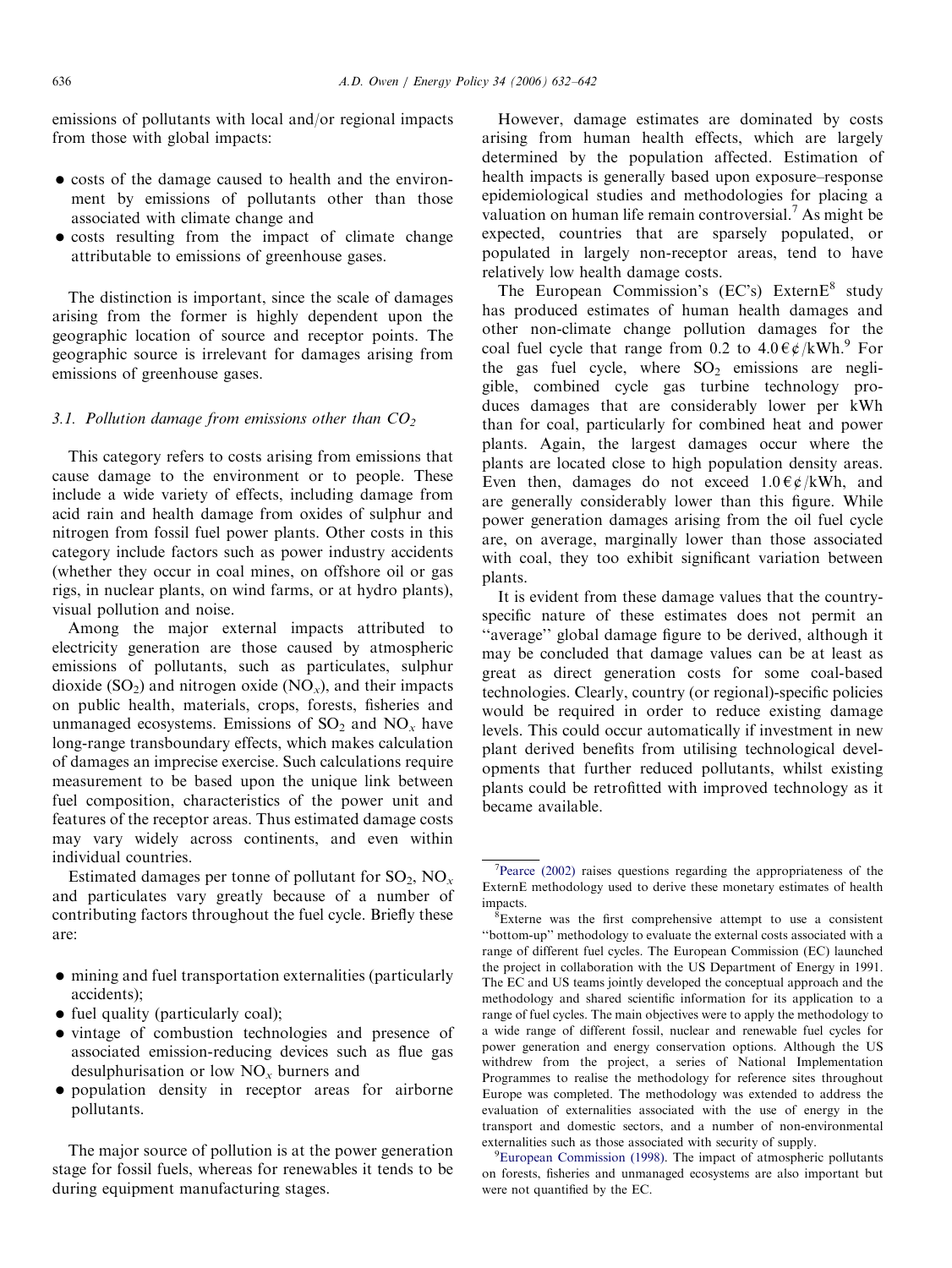Table 3  $CO<sub>2</sub>$  emissions from different electricity generation technologies

|  | $CO2$ emissions (tonne/GWh) |
|--|-----------------------------|
|  |                             |

| $\cdots$      |            |      |              |  |  |  |
|---------------|------------|------|--------------|--|--|--|
| Fuel<br>Total | extraction |      | Construction |  |  |  |
|               |            | 962  | 964          |  |  |  |
|               |            | 961  | 963          |  |  |  |
|               |            | 748  | 751          |  |  |  |
|               |            | 726  | 726          |  |  |  |
|               |            | 484  | 484          |  |  |  |
| N/A           | 4          | 300  | 304          |  |  |  |
| $\lt 1$       |            | 56   | 57           |  |  |  |
| N/A           | 10         | N/A  | 10           |  |  |  |
| $\sim$ 2      |            | 5    | 8            |  |  |  |
| N/A           | 7          | N/A  |              |  |  |  |
| N/A           | 5          | N/A  | 5            |  |  |  |
| N/A           | 4          | N/A  | 4            |  |  |  |
| N/A           | 3          | N/A  | 3            |  |  |  |
| $-1509$       | 3          | 1346 | $-160$       |  |  |  |
|               |            |      |              |  |  |  |

Abbreviations: AFBC, atmospheric fluidised bed combustion; BWR, boiling water reactor; Con, conventional; IGCC, integrated gasification combined cycle; OTEC, ocean thermal energy conversion; SH, sustainable harvest.

Source: [IEA \(1989\).](#page-10-0)

# 3.2. The external damage costs of emissions of carbon dioxide

This category refers to external costs arising from greenhouse gas emissions from electricity-generating facilities that lead to climate change with all its associated effects. This is a very contentious area, and the range of estimates for the possible economic ramifications of global climate change is vast. Costs associated with climate change, such as damage from flooding, changes in agriculture patterns and other effects, all need to be taken into account. However, there is a lot of uncertainty about the magnitude of such costs, since the ultimate physical impact of climate change is yet to be determined with precision. Thus, deriving monetary values on this basis of limited knowledge is, at present, an imprecise exercise.

Table 3 gives life-cycle  $CO_2$  emissions (in tonne/GWh) of the major forms of electric power generation. From this table it is clear that  $CO<sub>2</sub>$  emissions from coal and oil-based technologies far exceed those of the ''renewables'' and are twice those of gas.

#### 3.3. External damage costs for electricity production

[Table 4](#page-6-0) gives cost ranges (in  $\epsilon \phi$ /kWh) for quantifiable<sup>10</sup> external costs (including  $CO<sub>2</sub>$  damage costs) associated with the range of electricity generation technologies for countries within the European Union. The ranges are often relatively large, reflecting variations in generation technology (and hence emission levels per kWh) and geographic location (and hence damage costs per kWh). To derive a "representative" value, for each technology the median value of the lower bounds over all reporting countries was selected. The lower bounds should reflect optimal operating conditions and appropriate technology for each country. Taking the median value should minimise geographic and other country-specific factors influencing external costs.

These median lower bounds indicate that the external costs associated with coal technologies are (approximately) four times those of gas and a very large multiple of those for renewable energy technologies.<sup>11</sup> Combining these "externality adders" with the lower bounds of the ''current'' cost data given in [Table 2](#page-3-0) would give gas a marked societal cost advantage over all other modes of generation with the exception of wind and hydro.

If the ''environmental adders'' were to be imposed upon expected future costs, then it is clear that by 2020, under the best operating conditions, many other renewables will become less costly than either gas or coal on the basis of the societal cost of electricity production. However, such a comparison is fraught with problems, as the external costs per kWh associated with both emissions of pollutants and climate change in 2020 are likely to differ significantly from those given in [Table 4](#page-6-0). To a large extent differences will depend upon the success or otherwise of GHG abatement programs over the same period. A decline in damage costs arising from emissions of non-GHGs can also be expected to occur as a consequence of continuing improvements in emission-reduction technology and retirement of older plants.

[Tol \(2005\)](#page-10-0) has reviewed 88 estimates, from 22 published studies, of the marginal cost of carbon dioxide emissions and combined them to form a probability density function. He found that the function is strongly skewed to the right, with a mode of \$5/tC, a mean of \$104/tC and a 95th percentile of \$446/tC. Including only peer-reviewed studies in the analysis, gave corresponding estimates of \$5, \$57 and \$307, respectively. Thus not only is the mean estimate substantially reduced, but so is the degree of uncertainty. Equity weighting and changing discount rates were also shown to have significant effects on these estimates. $12$ Overall, Tol concluded that, for all practical purposes, it is unlikely that the marginal costs of  $CO<sub>2</sub>$  emissions would exceed \$50/tC and are likely to be substantially lower.

Based upon a constant discount rate and without equity weighting, [Pearce \(2003\)](#page-10-0) quotes a range of \$4–9/tC. Equity weighting, using a marginal utility of income elasticity of

<sup>&</sup>lt;sup>10</sup>A number of impacts were ignored either due to their being of a very minor nature or where insufficient knowledge is available to derive credible estimates (e.g. the impact of climate change on biodiversity).

<sup>&</sup>lt;sup>11</sup>The exception being some biomass technologies.

<sup>&</sup>lt;sup>12</sup>Equity weighting gives a higher weight to damages that occur in poor countries relative to the same cost of damage in a rich country. It requires the specification of a social welfare function in order derive the weights. [Pearce \(2003\)](#page-10-0) illustrates the effects of equity weighting on damages arising from climate change.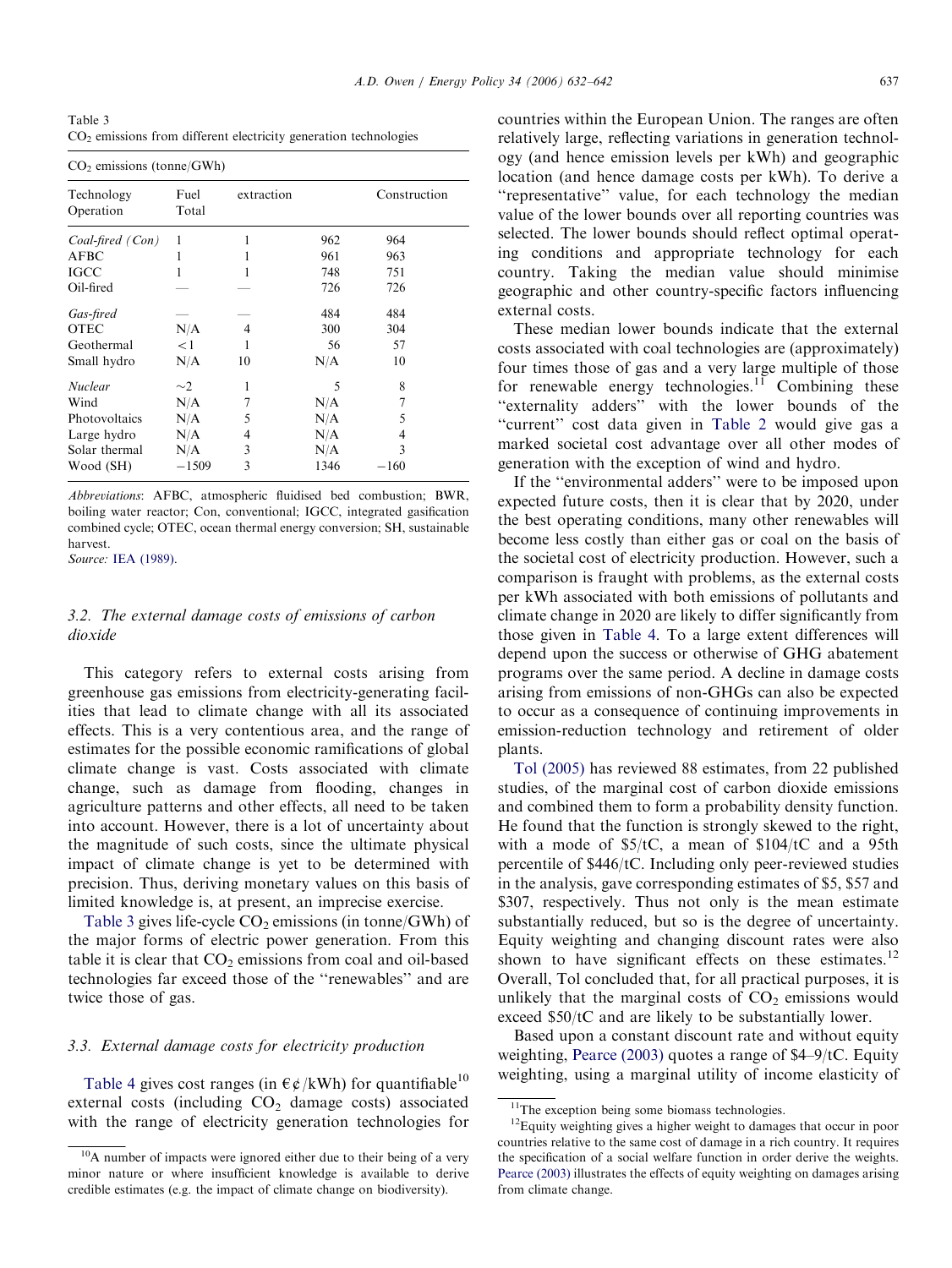<span id="page-6-0"></span>Table 4 External costs for electricity production in the EU (range: Euro- $\phi$ /kWh)

| Country                  | Coal $\&$<br>lignite | Peat    | Oil            | Gas          | Nuclear     | <b>Biomass</b> | Hydro        | PV  | Wind       |
|--------------------------|----------------------|---------|----------------|--------------|-------------|----------------|--------------|-----|------------|
| Austria                  |                      |         |                | $1 - 3$      |             | $2 - 3$        | 0.1          |     |            |
| Belgium                  | $4 - 15$             |         |                | $1 - 2$      | 0.5         |                |              |     |            |
| Germany                  | $3 - 6$              |         | $5 - 8$        | $1 - 2$      | 0.2         | $\mathfrak{Z}$ |              | 0.6 | 0.05       |
| Denmark                  | $4 - 7$              |         |                | $2 - 3$      |             |                |              |     | 0.1        |
| Spain                    | $5 - 8$              |         |                | $1 - 2$      |             | $3 - 5$        |              |     | 0.2        |
| Finland                  | $2 - 4$              | $2 - 5$ |                |              |             |                |              |     |            |
| France                   | $7 - 10$             |         | $8 - 11$       | $2 - 4$      | 0.3         |                | 1            |     |            |
| Greece                   | $5 - 8$              |         | $3 - 5$        | $\mathbf{1}$ |             | $0 - 0.8$      | $\mathbf{1}$ |     | 0.25       |
| Ireland                  | $6 - 8$              | $3 - 4$ |                |              |             |                |              |     |            |
| Italy                    |                      |         | $3 - 6$        | $2 - 3$      |             |                | 0.3          |     |            |
| Netherlands              | $3 - 4$              |         |                | $1 - 2$      | 0.7         | 0.5            |              |     |            |
| Norway                   |                      |         |                | $1 - 2$      |             | 0.2            | 0.2          |     | $0 - 0.25$ |
| Portugal                 | $4 - 7$              |         |                | $1 - 2$      |             | $1 - 2$        | 0.03         |     |            |
| Sweden                   | $2 - 4$              |         |                |              |             | 0.3            | $0 - 0.7$    |     |            |
| United                   | $4 - 7$              |         | $3 - 5$        | $1 - 2$      | 0.25        | $\mathbf{1}$   |              |     | 0.15       |
| Kingdom                  |                      |         |                |              |             |                |              |     |            |
| EU range                 | $2 - 15$             | $2 - 5$ | $3 - 11$       | $1 - 4$      | $0.2 - 0.7$ | $0 - 5$        | $0 - 1$      | 0.6 | $0 - 0.25$ |
| Median<br>Lower<br>Bound | $\overline{4}$       | 2.5     | $\mathfrak{Z}$ | 1            | 0.3         | $\mathbf{1}$   | 0.2          | 0.6 | 0.125      |

Source: Adapted from [European Commission \(2003\)](#page-10-0).

unity, changes the range to \$3.6–22.5/tC. A time varying discount rate raised this range to \$6.5–40.5/tC. All estimates, therefore, are well below Tol's upper bound of  $$50/tC.<sup>13</sup>$ 

#### 4. Internalising the externalities of electricity production

#### 4.1. Internalising externalities

At least in theory, the most efficient process for imposing the ''polluter pays principle'' would be to internalise as many of the externalities of power generation as possible. Using the marketplace would permit energy producers and consumers to respond to such price signals in the most efficient and cost-effective way.

However, it should be emphasised that only external damage costs associated with emissions from fossil fuel combustion have been considered explicitly in these calculations. Those associated with other forms of power generation, in addition to security of supply considerations and energy subsidies must also be incorporated into the analysis in order to achieve a reasonable balance across the range of power-generating technologies, both conventional and renewable. For example, without such action nuclear power, with its negligible level of  $CO<sub>2</sub>$  emissions per kWh but significant subsidies and radioactive waste management costs, would possess a marked competitive advantage over all other technologies (with the exception of some

hydro systems), both renewable and non-renewable. However, as noted earlier, costs associated with emission of pollutants other than  $CO<sub>2</sub>$  can be very variable and tend to be site specific.

Once monetary values have been derived to reflect the external costs of differing technologies, the next step is to devise a mechanism for ''internalising'' them into market prices. In theory, an energy tax would represent a relatively straightforward solution, although the practicalities of its imposition would be fairly complicated. The tax would be required to be imposed at differential rates, depending upon the total estimated damages resulting from the fuel in question. A simple carbon tax alone, for example, would not impose any cost on the nuclear power industry. The tax would also have to be imposed by all nations, to ensure that the competitiveness of their industries in global markets was not compromised. The resulting tax revenue would also have to be distributed in such a way that implicit energy subsidies were not (re-) introduced. Finally, the worst of any social impact of energy taxes on poorer sections of society would have to be offset to ensure that the tax burden was not disproportionate in its incidence.

An alternative approach to the problem of reflecting external costs, and one that would possibly cause less economic disturbance, would be to introduce ''environmental credits'' for the uptake of renewable energy technologies. Examples are currently commonplace. However, such credits do not ''internalise'' the social costs of energy production but rather subsidise renewables. In addition, the taxpayer pays the subsidy and not the electricity consumer, thus rejecting the ''polluter pays

<sup>&</sup>lt;sup>13</sup>For comparison, the influential [IPCC \(1996\)](#page-10-0) report quoted an estimated damage range of \$5–125/tonne C.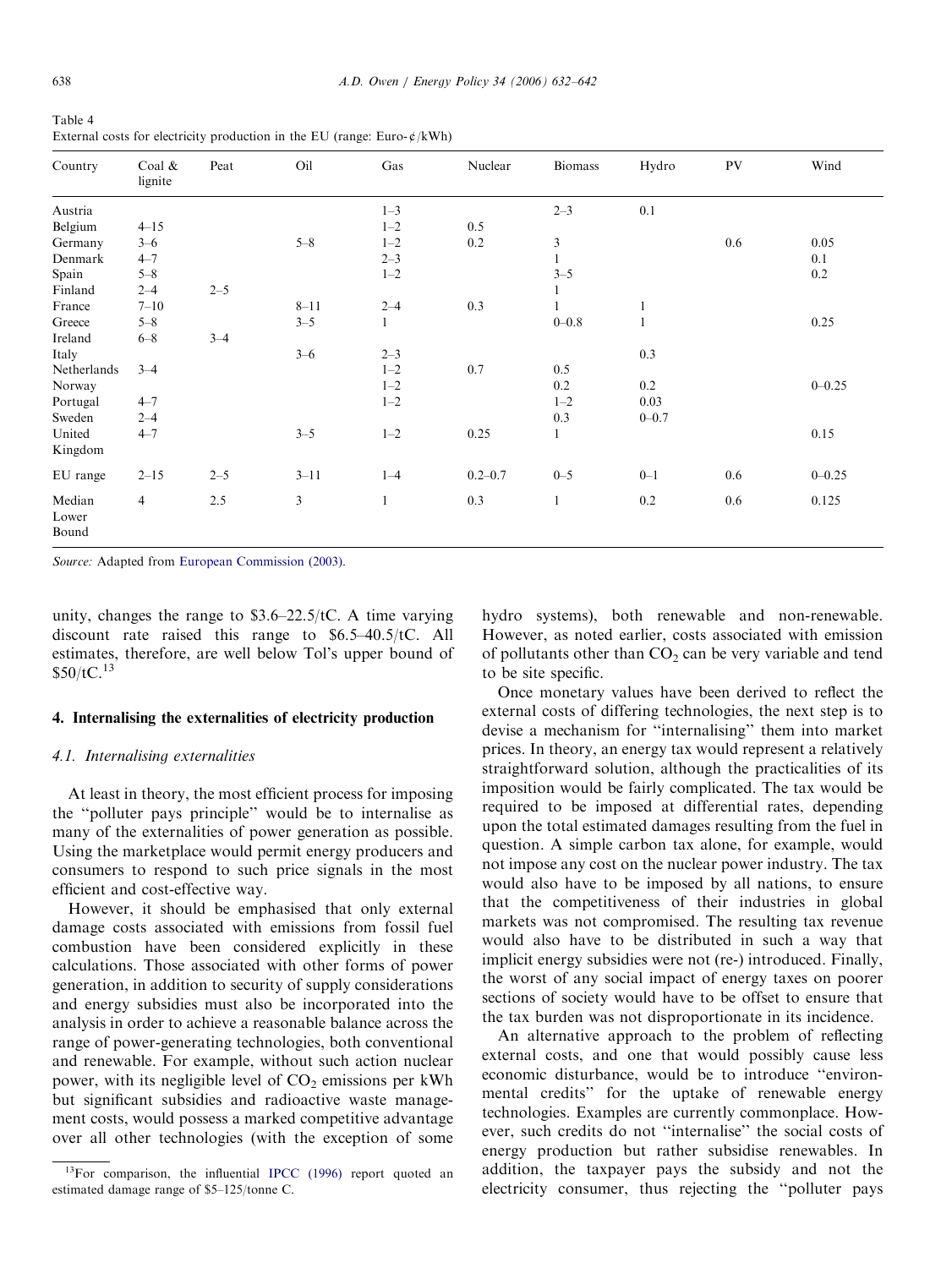principle''. Their attractiveness to governments is that they can be justified as a carbon offsetting initiative that is far more politically palatable than a carbon tax.

As noted earlier, leading renewable energy technologies are characterised by relatively high initial capital costs per MW of installed capacity, but very low running costs. This characteristic can make renewable technologies financially unattractive compared with traditional fossil fuel-derived power using traditional project evaluation techniques based upon the anticipated life of the electricity-generating facility (say, 30 years). However, in terms of an economic/ environmental evaluation, the relevant time frame should be set by the date at which all of the consequences attributable to the project had ceased to exist. In the context of  $CO<sub>2</sub>$  emissions from fossil fuel power stations this period could exceed 100 years, and in the case of spentfuel storage for nuclear plants many thousands of years. Further, it is likely that the value of emission reduction will continue to rise into the future given projected world population growth, economic growth and the subsequent difficulties in meeting global climate change agreements. In this context, the rate of discount is crucial in assessing the relative cost and benefit streams of alternative energy technologies in the context of intergenerational equity.<sup>14</sup>

## 4.2. Policy options for ''internalising'' externalities

Estimated damage costs associated with externalities of fossil fuel combustion tend to lack precision, which would make the imposition of environmental ''adders'' a very controversial policy option.<sup>15</sup> Further, it should be remembered that valuation of externalities is predicated on the discipline of welfare economics, where economic (or allocative) efficiency is the guiding principle. Distributional assumptions are, at least at that level, ignored. In addition, most actions will be based upon control or abatement costs and therefore their relationship with the precise cost of damage arising from the externality may be very tenuous.<sup>16</sup> However, a number of second-best options are available that could, at least partially, approximate the desired outcome.

#### 4.3. Government and voluntary actions

Governments generally exercise effective control over many parts of western economies, including buildings, employees, vehicle fleets, infrastructure, government corporations, joint ventures, land and resource management and the allocation of research and development budgets. Because externalities are a form of market failure, Government intervention is justified in order to minimise their impacts on the community. Where taxing polluters is deemed to be politically unacceptable, then environmentally benign technology could be encouraged through grants and subsidies.

Governments may try to influence the actions of households and firms by voluntary means, such as information campaigns, advertising, environmental product labelling, demonstration projects and facilitating voluntary environmental initiatives.

#### 4.4. Economic instruments

In principal, this would involve imposing an emissions tax on consumption of the commodity in question, reflecting the damage incurred by society. In practice, this is more likely to involve taxation at a level that would control emissions to an acceptable standard (i.e. a control cost). Alternatively, tradeable permits could be introduced to restrict emissions to the required standard. In theory the two instruments are equivalent for meeting a given standard, although in practice they can differ significantly in their impacts. $17$ 

Although the implementation of carbon taxes at the international level has been discussed extensively, politically it has never been acceptable to a wide range of countries. Both the negotiation of a carbon tax rate at the international level and the implementation of a carbon tax regime have turned out to be too complex. Difficulties lie in deciding on a level of tax and on how the resulting revenue should be used or redistributed.

One of the first proposals for a carbon tax was US President Clinton's 'BTU' tax, which was discarded in 1994. In 1992, the EC put forward a proposal for a European Union-wide tax on all energy products, except renewable energy sources. Half of the tax would have been based on the energy content, and half on the carbon content of fuels. After the EC proposal had been faced by severe opposition by the British government it was eventually abandoned at the end of the 1990s. The EC subsequently encouraged its member states to adopt carbon taxes at the national level.

''Carbon taxes'' have been implemented in Denmark, Finland, Germany, the Netherlands, Norway, Sweden and the United Kingdom. Details are given in [Table 5.](#page-8-0) Although these taxes have been named carbon taxes, they do not usually have a common tax base. For example, carbon taxes in Denmark and the United Kingdom are imposed on a per kWh basis on the consumption of electricity, whilst carbon taxes on natural gas in Denmark, Norway, Sweden and the United Kingdom are imposed on cubic metres  $(m<sup>3</sup>)$  of natural gas consumed.<sup>18</sup> Thus it is

<sup>&</sup>lt;sup>14</sup>Refs.: [Philibert \(1999\),](#page-10-0) [Newell and Pizer \(2003\)](#page-10-0) and [Weitzman \(2001\)](#page-10-0). <sup>15</sup>See [Sundqvist \(2004\)](#page-10-0) for an analysis of the causes of the disparity of

electricity externality estimates.

<sup>&</sup>lt;sup>16</sup>See [Owen \(2004\)](#page-10-0) for a discussion of the distinction between control and damage costs.

<sup>&</sup>lt;sup>17</sup>See [Missfeldt and Hauff \(2004\)](#page-10-0) for elaboration of this point.

<sup>&</sup>lt;sup>18</sup>In the case of the Climate Change Levy in the UK, [Pearce \(2003\)](#page-10-0) has calculated implicit carbon tax rates to be £16/tC for coal, £30/tC for gas and £31/tC for electricity. For a genuine carbon text, of course, these rates should be identical. Further, the UK government has adopted £70/tC (under review) as its measure of marginal damage resulting from climate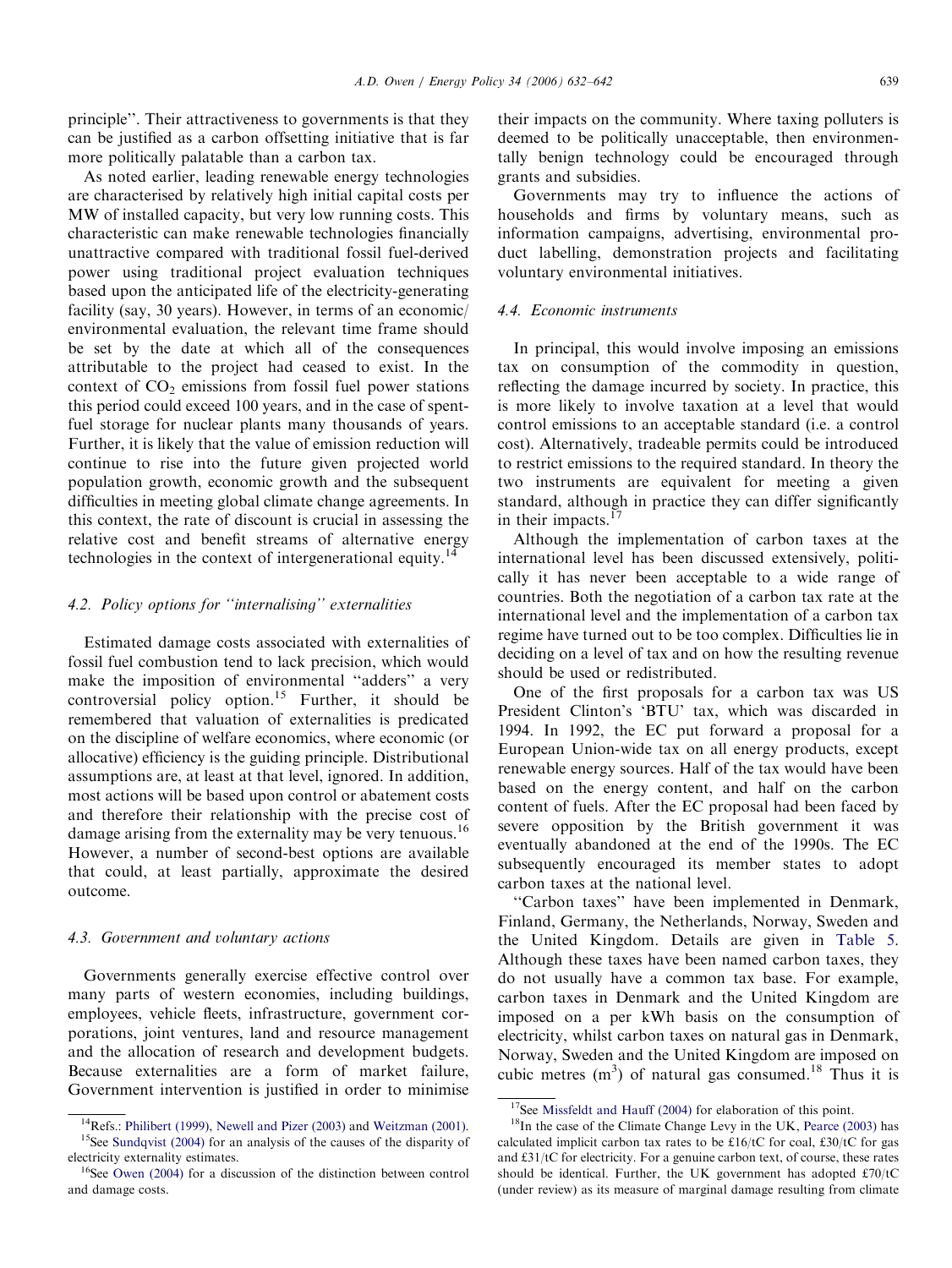<span id="page-8-0"></span>

| Table 5                                                          |  |  |  |
|------------------------------------------------------------------|--|--|--|
| Taxes in OECD member countries levied on electricity consumption |  |  |  |

| Country              | Tax                                                                             | Tax rate (in Euro/kWh, except<br>where otherwise indicated) |
|----------------------|---------------------------------------------------------------------------------|-------------------------------------------------------------|
| Austria              | Energy tax                                                                      | 0.015                                                       |
| Belgium              | Energy fee (low-frequency electricity)                                          | 0.0013641                                                   |
| Denmark              | Duty on $CO2$                                                                   | 0.0134                                                      |
| Denmark              | Duty on electricity (heating)                                                   | 0.0673                                                      |
| Denmark              | Duty on electricity (other purposes)                                            | 0.076                                                       |
| Finland              | Excise on fuels (manufacturing sector)                                          | 0.0042073                                                   |
| Finland              | Excise on fuels (rest of the economy)                                           | 0.0069                                                      |
| Finland              | Strategic stockpile fee                                                         | 0.0001262                                                   |
| Germany              | Duty on electricity                                                             | 0.0128                                                      |
| Italy                | Additional tax on electricity, towns/provinces (private dwellings)              | Varies                                                      |
| Italy                | Additional tax on electricity, towns/provinces (industry)                       | Varies                                                      |
| Italy                | Tax on electrical energy, state                                                 | 0.003                                                       |
| Italy                | Tax on electrical energy, state                                                 | 0.0021                                                      |
| Japan                | Promotion of power resource development tax                                     | 0.0041                                                      |
| Netherlands          | Regulatory energy tax (up to $10,000 \text{ kWh/year}$ )                        | 0.0601                                                      |
| Netherlands          | Regulatory energy tax $(10,000-50,000 \text{ kWh/year})$                        | 0.02                                                        |
| <b>Netherlands</b>   | Regulatory energy tax (50,000–10 million kWh/year)                              | 0.0061                                                      |
| Norway               | Tax on consumption of electricity                                               | 0.0128                                                      |
| Spain                | Tax on electricity                                                              | 4.864%                                                      |
| Sweden               | Energy tax on electricity (households)                                          | 0.0214                                                      |
| Sweden               | Energy tax on electricity (manufacturing and commercial greenhouses)            | $\theta$                                                    |
| Sweden               | Energy tax on electricity (other sectors)                                       | 0.0151                                                      |
| Sweden               | Energy tax on electricity (material permitted for abstraction $>200,000$ tonne) | 0.0015                                                      |
| United Kingdom       | Climate Change Levy (ordinary rate)                                             | 0.0069                                                      |
| United Kingdom       | Climate Change Levy (reduced rate)                                              | 0.0014                                                      |
| <b>United States</b> | Delaware: Public utilities tax.                                                 | $4.25\%$ of gross receipts                                  |

Source: [OECD \(2003\)](#page-10-0).

probably more appropriate to designate such taxes as ''energy'' rather than ''carbon'' taxes.

In addition, there are many countries that have adopted taxes on energy consumption that act implicitly as a carbon tax without, however, being called a carbon tax. Moreover, the impact of these carbon taxes not only hinges on the size of the tax rate but also on the modalities and rules for the recycling of the revenue of these taxes. These are commonly very complex, as they are the result of negotiations of all stakeholders, especially those firms who will be affected by the tax.

Unlike carbon taxes, the first carbon emissions trading regime to emerge was at the international level. In fact, the agreement on the Kyoto Protocol negotiations in 1997 could only be achieved by adopting provisions for trading greenhouse gas emissions internationally. The regime under the Kyoto Protocol is a cap-and-trade regime. The most important driving factor was the concern of the USA that they would not be able to implement sufficiently strong domestic policies to meet their 7% emissions reduction target, and that they needed a cost-effective means of meeting their emissions reductions. The trading mechanisms adopted under the Kyoto Protocol are commonly referred to as 'flexibility mechanisms'.

As part of countries' efforts to comply with their obligations under the Kyoto Protocol, and also to be able to fully participate in international emissions trading, a number of national and industry systems have emerged. These include one regional scheme: the trading regime of the European Union.

Among the existing domestic regimes are Denmark, the United Kingdom, ERU-PT—a Dutch programme and the US state of Oregon. Of these, only the Danish trading regime is a pure cap-and-trade regime. Among the industry schemes are the internal trading programmes of Shell and British Petroleum (BP) and the Canadian Pilot Emission Reduction Trading (PERT). Existing and emerging domestic trading regimes are given in [Table 6.](#page-9-0)

A European-wide scheme was adopted by the European Parliament in 2002. The scheme provides for the introduction of legally binding, absolute emission caps from 2005 for around 4000–5000 power stations and industrial plants with high levels of energy consumption. The European trading scheme covers plants midstream rather than in a

<sup>(</sup>footnote continued)

change. So the long-term carbon tax is a long way from reflecting a true Pigovian tax rate. In contrast, Pearce notes that the rate of a carbon tax implicit in UK fuel excise duty far exceeds (by a factor of 5) this  $\pounds 70$  figure (which in itself appears to be unrealistically high).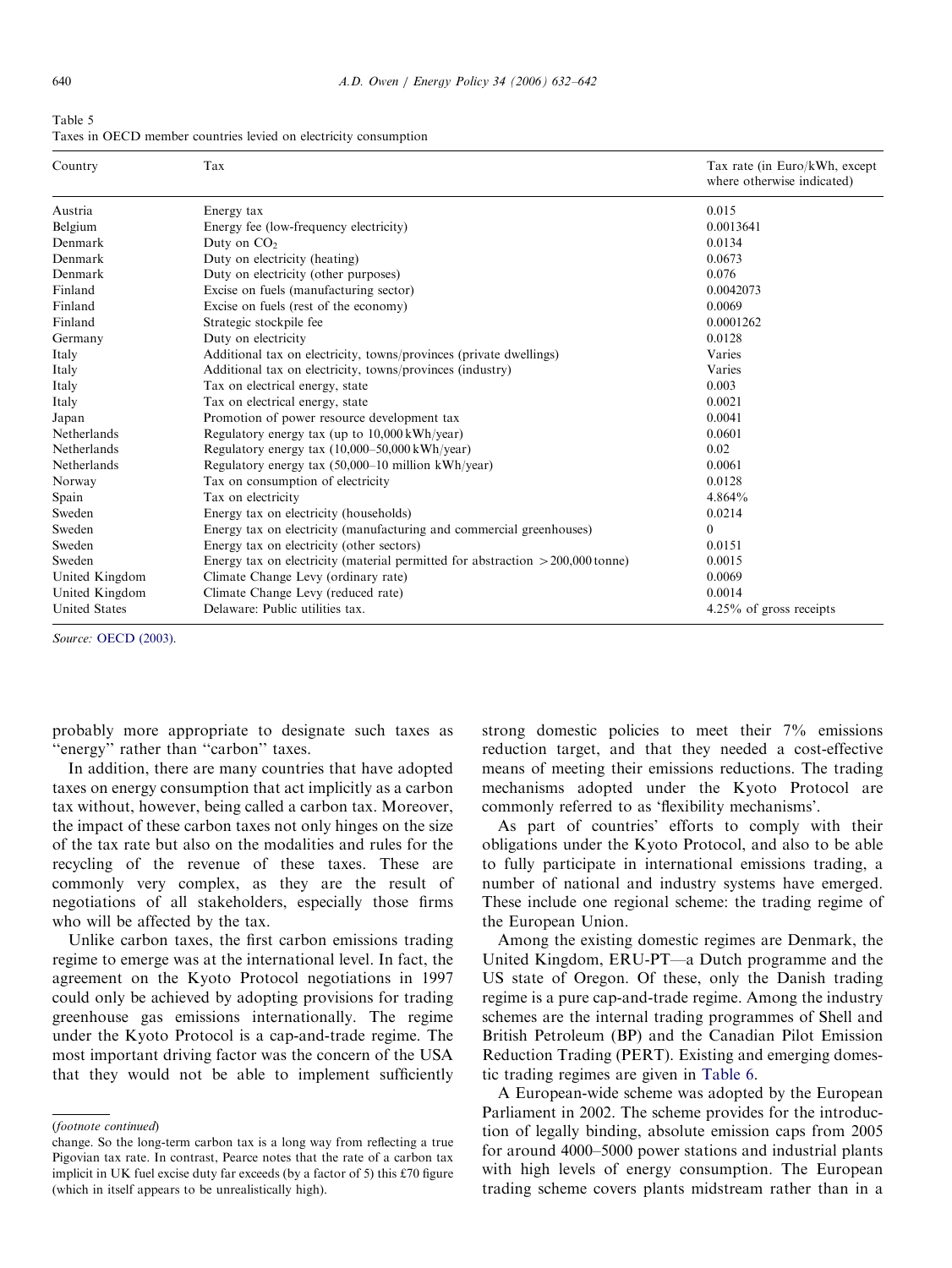<span id="page-9-0"></span>

| Table 6 |                                                |  |  |
|---------|------------------------------------------------|--|--|
|         | Existing and emerging domestic trading regimes |  |  |

| Trading scheme            | Participation | Status of<br>systems | Scope of<br>scheme | Start, end date | Absolute or rate-<br>based limits | Emissions covered                                           |
|---------------------------|---------------|----------------------|--------------------|-----------------|-----------------------------------|-------------------------------------------------------------|
| Oregon                    | M             | E                    | $\mathbb{R}$       | 1997            | A                                 | $CO2$ emissions, indirect<br>reductions                     |
| Denmark                   | M             | E                    | N                  | 2001, 2003      | $\mathbf{A}$                      | $CO2$ emissions                                             |
| ER-UPT                    | V             | E                    | N                  | 2000            | $\mathbb{R}$                      | Multiple gases, indirect<br>reductions                      |
| United Kingdom            | $V^a$         | E                    | N                  | 2001            | b                                 | Direct and indirect CO <sub>2</sub><br>emissions            |
| Australia                 | M             | P                    | N                  | 2008(?)         | A                                 | Not yet decided                                             |
| Canada                    | M             | P                    | N                  | 2008 (?)        | $\mathsf{A}$                      | All Kyoto gases under broad<br>option                       |
| European Union            | M             | E                    | $\mathbb{R}$       | 2005            | A                                 | Direct $CO2$ emissions only                                 |
| France                    | $M^c$         | P                    | N                  | 2002            | d                                 | Direct $CO2$ , possibly indirect                            |
| Germany                   | M             | P                    | N                  | 2005(?)         | A                                 | Direct $CO2$ initially, expand to<br>other gases            |
| Norway                    | M             | P                    | N                  | 2008            | A                                 | All Kyoto gases                                             |
| Slovakia                  | M             | P                    | N                  | $2005, 2008^e$  | $A^f$                             | Direct $CO2$ emissions                                      |
| Sweden                    | M             | P                    | N                  | 2005            | $\mathbf{A}$                      | Direct CO <sub>2</sub> , possibly other gases               |
| Switzerland               | V             | P                    | N                  | 2008            | $A^g$                             | Direct $CO2$ from fossil fuel<br>combustion                 |
| <b>PERT</b>               | V             | E                    | I                  | 1996            | $\mathbf R$                       | Direct and indirect $CO2$ , CH <sub>4</sub><br>and non-GHGs |
| <b>BP</b>                 | h             | E                    |                    | 2000            | A                                 | Direct $CO2$ , $CH4$                                        |
| Shell                     | V             | E                    |                    | 2000, 2002      | A                                 | Direct $CO2$ , $CH4$                                        |
| Chicago Stock<br>Exchange | V             | $\mathbf{P}$         |                    | 2002, 2005      | $\mathbf{A}$                      | All Kyoto gases                                             |

Source: [Haites and Mullins \(2001\)](#page-10-0).

Notes: M—Mandatory Scheme, V—Voluntary Scheme, E—Existing Scheme, P—Planned Scheme, N—National Scheme, I—Industry Scheme, R—(Sub- )Regional Scheme, A—absolute limits/emissions cap, R—rate-based limits/credit baseline approach. <sup>a</sup>

<sup>a</sup>Participation in the UK scheme is voluntary, but strong incentives exist to encourage participation.

<sup>b</sup>The UK system has both absolute and rate-based participants.

c Participation in the French programme would be through voluntary agreements. In the event that a voluntary agreement could not be negotiated, the government could impose limits on firms.

Both absolute and rate-based limits are proposed for the French system.

<sup>e</sup>A pilot phase would begin in 2005, the full programme would start in 2008.

<sup>f</sup>The allowances allocated would exceed their current emissions for most sources

<sup>g</sup>The emission limitation commitment may be rate-based, but the allocation will be an absolute quantity based on projected output with the allocation adjusted ex post to reflect actual output.

<sup>h</sup>Participation is voluntary for BP, but mandatory for the operating units.

purely up- or downstream fashion. Thus, the following industries have been included: Power and heat generation (in plants with a thermal input capacity exceeding 20 MW), mineral oil processing; coke ovens; metal processing; cement and lime production, other building material and ceramics, glass and glass fibre and paper and cellulose. Minimum sizes apply, and initially only  $CO<sub>2</sub>$  emissions will be covered.

## 4.5. Regulation and property rights

This involves placing mandatory thresholds on the adoption of low emission technologies or practices by power utilities and car manufacturers, energy use in buildings and land and other resource management codes. Renewables obligations are being increasingly adopted by governments around the world. Known as Portfolio Standards in the US, Renewables Obligation in the UK and as the Mandatory Renewable Energy Target in Australia, such legislation obliges electric utilities to use renewable energy sources to meet a specified target percentage of their supply. The aim is to bring ''green'' energy online quicker than would otherwise happen by providing incentives for renewables generation. The targets are mandatory, with financial penalties for those who fail to meet them.

By setting minimum standards for public exposure to pollutants, governments give property rights to individuals or groups of individuals that would enable them to take civil action against polluters who exceed mandated standards.

# 5. Conclusions

This paper has considered the environmentally based market failure constraints on the adoption of renewable